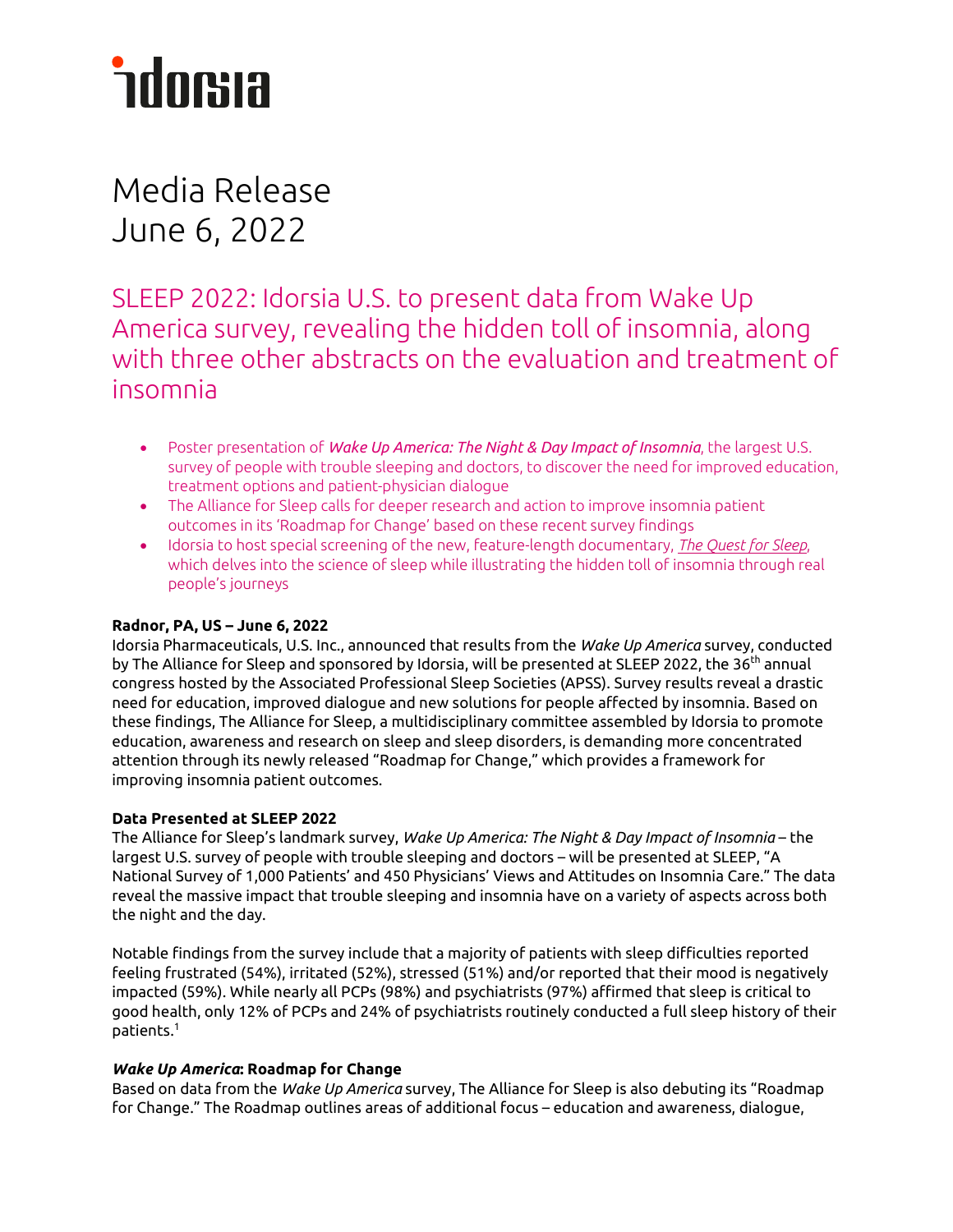management and resources – to support patients and physicians in efforts to improve patient outcomes for those living with insomnia.

# **Dr. Charlene Gamaldo, MD commented:**

"Findings from the *Wake Up America* survey highlighted the current gap between patients and doctors in how they discuss sleep and insomnia. Through our 'Roadmap for Change,' we're taking an important first step of identifying areas for growth, then subsequently developing potential tools and strategies to close this sleep health communication gap between provider and patient."

# *The Quest for Sleep*

Idorsia Pharmaceuticals U.S. and Osmosis Films will host a special screening of *The Quest for Sleep* for congress attendees. *The Quest for Sleep* amplifies patient voices and provides tremendous insight into the reality of living with insomnia. In the film, sleep experts Drs. Michael Grandner, Dayna Johnson and Meeta Singh share information on the science behind sleep and provide insights into what happens inside the body and brain when there is a lack of sleep. Following the film, a special panel discussion will be moderated by director and producer Rachel Mills, including cast member Kelly and sleep experts Drs. Grandner, Johnson and Singh.

# **Patricia Torr, President and General Manager of Idorsia US, commented:**

"At Idorsia we are committed to elevating conversations around insomnia and highlighting the need for improved patient outcomes. In all of our endeavors, it is essential that the patient perspective inform the way we think and talk about trouble sleeping. *The Quest for Sleep* aligns with this commitment by providing first person perspectives on the struggles of living with insomnia."

In addition to the *Wake Up America* survey poster presentation, Idorsia will also be presenting on the following abstracts:

- The Sleep Diary Questionnaire: An Analysis of Meaningful Change in Subjective Total Sleep Time Using Phase 2 and Phase 3 Clinical Trial Data
- The Insomnia Daytime Symptoms and Impacts Questionnaire: An Analysis of Clinically Meaningful Change Using Phase 3 Clinical Trial Data
- First-line treatment patterns in patients with insomnia: a large-scale, real-world cohort study

To learn more about the *Wake Up America* survey and download the "Roadmap for Change," visit [WakeUpAmericaSurvey.com.](https://ruderfinn.sharepoint.com/sites/RFIdorsia/Shared%20Documents/General/2022/Medical%20Meetings/SLEEP/Press%20Release/SLEEP%202022_Press%20Release%20Outline_4.7.22.docx) To learn about the documentary, visit [TheQuestforSleep.com.](https://www.thequestforsleep.com/) For updates, follow Idorsia U.S. on [Twitter](https://twitter.com/IdorsiaUS) and [LinkedIn.](https://www.linkedin.com/company/idorsiaus/) 

# Notes to the editor

## **About Insomnia**

Insomnia is defined as a combination of difficulty obtaining sufficient sleep and dissatisfaction with sleep combined with a significant negative impact on daytime functioning. Chronic insomnia is defined as difficulty initiating and/or maintaining sleep on at least three nights per week for at least three months, despite adequate opportunity to sleep.

#### **References**

1. Idorsia Data on File

#### **About the** *Wake Up America* **Survey: The Night & Day Impact of Insomnia**

The *Wake Up America*: The Night & Day Impact of Insomnia survey was conducted online within the United States by The Harris Poll on behalf of Idorsia from September to October 2021 among 300 primary care physicians (PCPs), 152 psychiatrists, and 1,001 U.S. adults ages 18+ who have been diagnosed with insomnia by a healthcare provider or who have experienced difficulties sleeping for a period of time (i.e., people with trouble sleeping). Results for each audience were weighted where necessary to bring them into line with their actual proportions in the population.